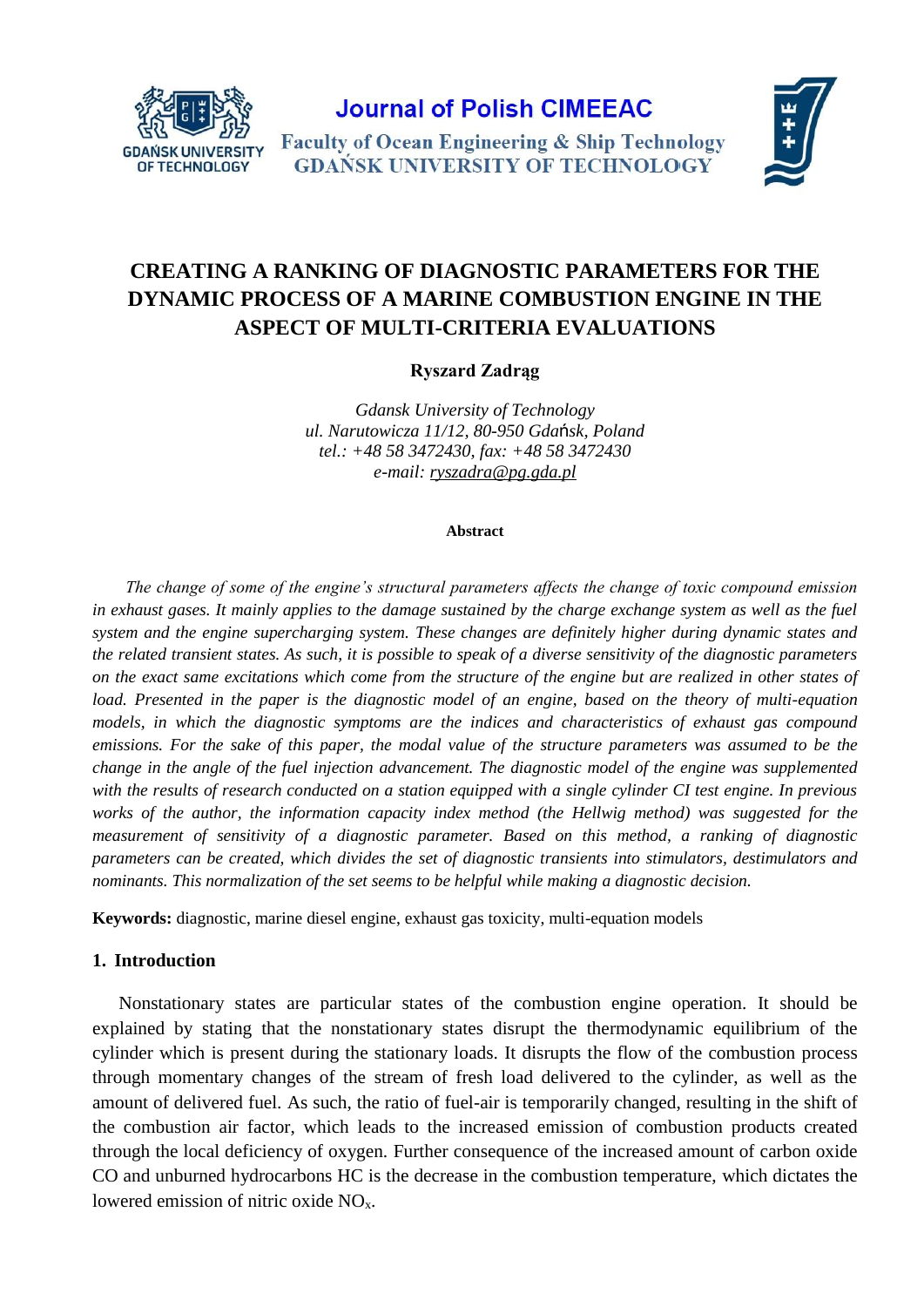As such, the deciding factor for the value of toxic compound emissions originating from the nonstationary states is, above all else, the value of excitations which trigger these states. It is not, however, the only factor. Another factor shaping the value of toxic compound emissions originating from the nonstationary states which should be taken into consideration is the technical state of the engine. This state, described using the structure parameters, undergoes constant changes throughout the operation of the engine, which changes are responsible for the wear process. This intensifies the changes in the development of the toxic compounds during the nonstationary states because the processes, while momentary, are dynamic enough to result in the CI concentrations by far exceed the values of the stationary states. Thus it should be expected that the engine with its structural parameters changed through wear will be more sensitive to the influence of nonstationary states and determining its technical state will be easier. At the same time, a problem of unique identification arises, not for the diagnostic parameters, but for their sensitivity. It is especially vital in the cases with large quantities of the tested material as well as with large variations in the operation of the nonstationary states. The aforementioned sensitivity of the diagnostic parameter can be defined as an information capacity and used further to specify the parameters that best describe the given phenomenon [2].

The basic parameter deciding the correctness of the course of combustion inside of the CI engines is the angle of advance of fuel injection. Even a small deviation of this angle results in substantial changes in the main indices of the engine operation, including the indices of exhaust emission. In the case of classic engine design, the "spontaneous" change in the angle of advance of fuel injection is unlikely. On the other hand, in the modern engine design, where the majority of the regulatory parameters is electronically controlled, it is possible for a situation to occur where it results in damage being done to the control system and the change of the angle of advance of fuel injection.

This paper is a continuation of the problem published by the author in [6]. Currently, the author concentrates on defining and researching of the information capacity of the diagnostic parameter, which, as mentioned before, are the indices and characteristics of the exhaust gas compound emissions.

## **2. Tests of toxic compound concentration sensitivity as the diagnostic parameter during the dynamic processes**

The tests were conducted on an engine fuel supply system (angle of advance of fuel injection) of a single cylinder test engine 1-SB, installed inside of the Laboratory of Marine Plant Exploitation of Polish Maritime Academy [3]. The experimental material was gathered using a developed trivalent complete plan. The realization of separate measurement systems (measurement points) of the aforementioned plan of experiment was achieved by using a programmable controller which allowed for getting a high repeatability of the dynamic processes. The duration of the dynamic process was assumed as the period between the introduction of the new injection system setting and the recurring stabilization of the output quantities. This time was chosen through experimentation and it amounts to about 106 seconds.

In order to identify the impact of the technical state of the fuel system on the power parameters of the engine during the dynamic processes, determined were ranges of input quantities (preset parameters) and output quantities (observed parameters).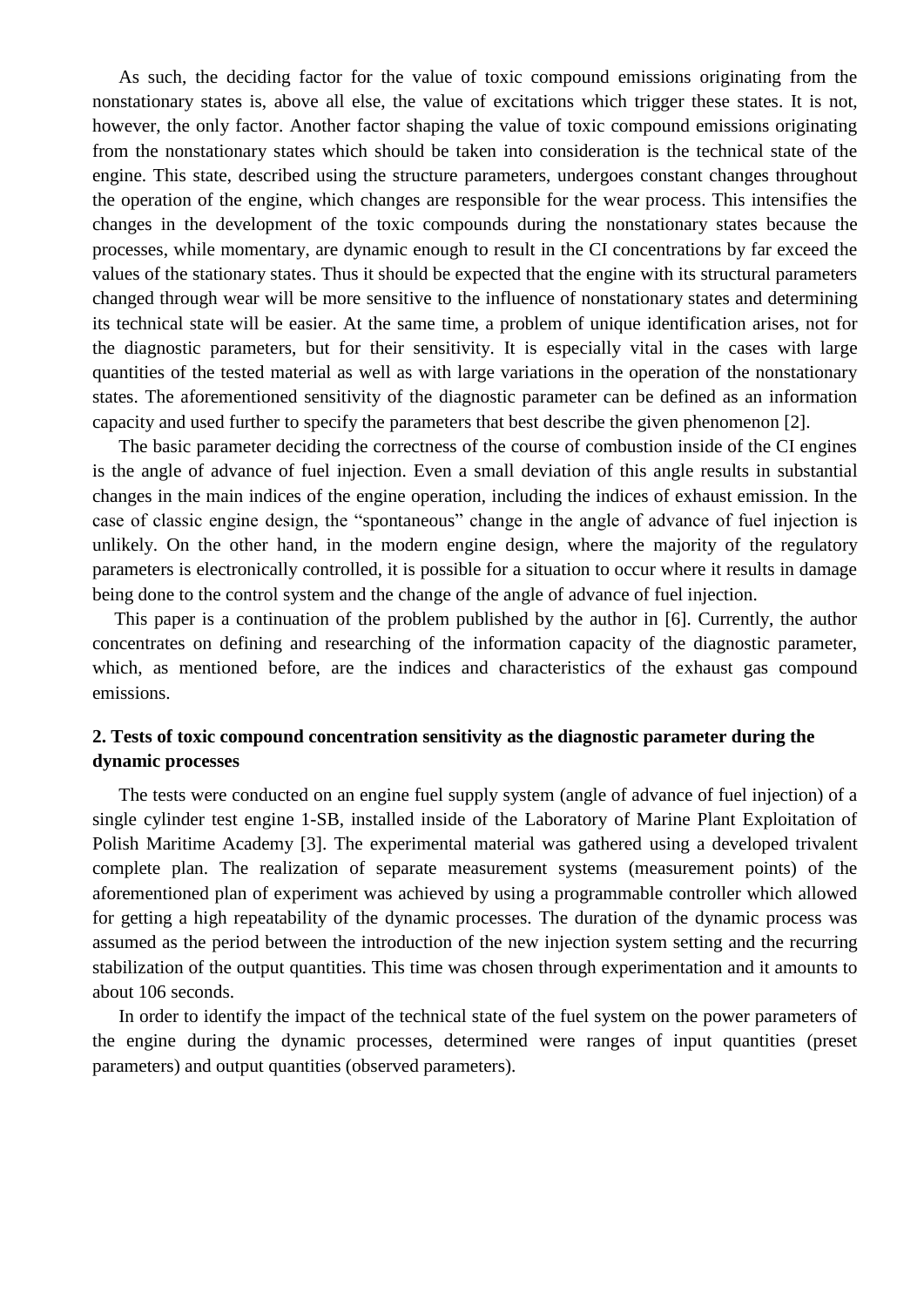

*Fig. 1. Quantities characterizing the test subject x – input quantities, y – output quantities, z – disturbances, c – constant quantities*

To the needs of this paper, the size of the input quantities *X* was limited to three elements, i.e.:  $x_1$  – engine speed *n* [r/min];  $x_2$  – engine torque  $T_{tq}$  [N·m];  $x_3$  – angle of advance of fuel injection  $\alpha_{ww}$ [ºOWK]. The research was conducted according to the adopted complete plan for the three engine speed values, i.e.: 850, 950, 1100 [r/min]. For each of the engine speed values the torque  $T_{tq}$  was increased, resulting in nonstationary states for the following loads: 10, 20, 30, 50, 70 [Nm]. In the case of the rotational speed of 850 r/min, out of concern for overworking the engine, loads of 50 and 70 Nm were omitted. Similarly treated was the speed of 950 r/min with the load of 70 Nm. The angle of advancement of fuel injection was changed by ±5ºOWK, resulting in three values, i.e.: nominal value – N, accelerated angle – W, delayed angle – P. Using this method resulted in 36 repeated nonstationary states. The model scheme of the functional test subject was represented in fig. 1.

Similarly treated was the range of output values *Y*, the number of its elements reduced to only the basic toxic compounds in the exhaust manifold:  $y<sub>1</sub>$  – condensation of carbon dioxide in the exhaust manifold  $C_{CO}$  [ppm];  $y_2$  – condensation of hydrocarbons in the exhaust manifold  $C_{HC(k)}$  [ppm];  $y_3$  – condensation of nitric oxides in the exhaust manifold  $C_{NOx}$  [ppm];  $y_4$  – temperature of the exhaust gases  $t_{sp}$  [°C];  $y_5$  – excess air number  $\lambda$ .

As mentioned before, the observed data gathered during the active experiment, as well as the multiequation model [3, 4, 5, 6] based off of it, were used for the detailed analysis of the dynamic processes.

The statistical identification of both the empiric data and the model data was conducted using the GRETL software [1]. The estimation of the equation factors of the specific output variables was conducted with the help of the least squares method, and its purpose was the verification of the significance of its parameters and, in effect, the discarding of insubstantial values, which, consequently, helped to greatly simplify the models. As a measure of the strength and the direction of the correlation between the observed variables (*Y*, *X*), the linear correlation coefficient of Pearson was adopted.

Correlation coefficients  $r_{y x_k}$  between the variable *Y* and the variables  $X_k$  make up a vector of correlation coefficients **R0**, while, between individual illustrative variables, correlation coefficients  $r_{y_kx_s}$  make up a matrix of correlation coefficients **R** (1) of the following form: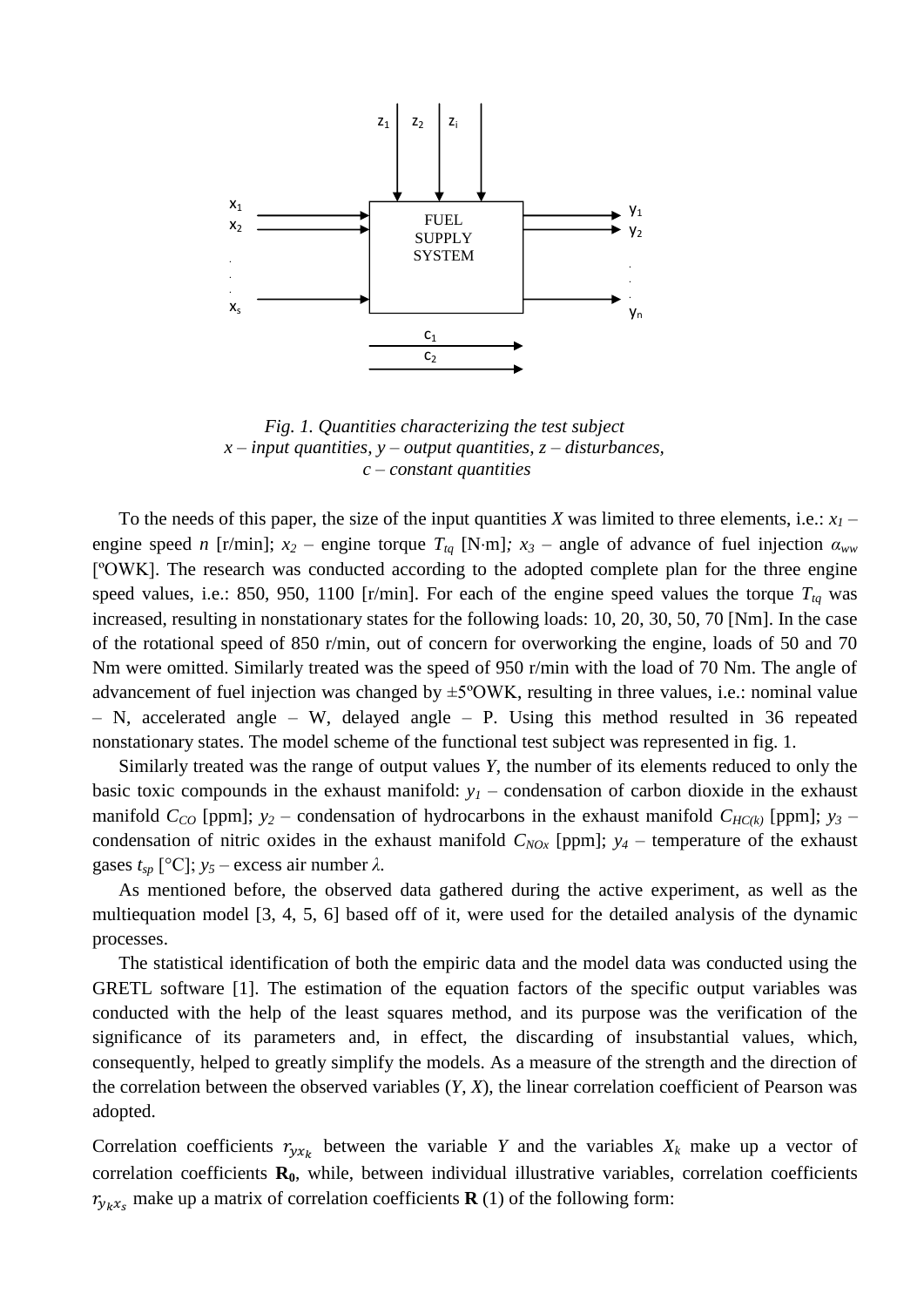$$
\boldsymbol{R}_{0} = \begin{bmatrix} r_{yx_1} \\ r_{yx_2} \\ \vdots \\ r_{yx_K} \end{bmatrix}_{K \times 1}, \quad \boldsymbol{R} = \begin{bmatrix} r_{x_1x_1} & r_{x_1x_2} & \dots & r_{x_1x_K} \\ r_{x_2x_1} & r_{x_1x_2} & \dots & r_{x_2x_K} \\ \vdots & \vdots & \ddots & \vdots \\ r_{x_Kx_1} & r_{x_Kx_2} & \dots & r_{x_Kx_K} \end{bmatrix}_{K \times K}
$$
(1)

In the presented analysis of the test results, a substantial merit of the multiequation models comes into view – that is the possibility of a multi-criteria evaluation of the output quantities in the case where these quantities remain in a mutual correlation. Despite their unquestionable advantages, multiequation models do not directly provide the information on the quality of changes, which, in the given situation, are the changes in condensation of individual toxic compounds based on the shifts of the angle of fuel injection advance. Only after compiling the courses of the experiment, or analyzing the produced models, does the image of the phenomenon come into view. Individual correlations along with the fitting of the model to the values received from the experiments held on the engine are presented in further detail in works [5, 6].

As mentioned before, the values of condensations of individual condensations of toxic compounds derived from the nonstationary states are characterized by a particular regularity and repeatability. In no way does it make the analysis easier, considering the notable similarity, independent from the values of the excitations of nonstationary state courses. As such, a tool had to be found, which would be able to describe with relative accuracy and objectivity the character of the changes in the toxic compound concentrations. Using this method allows to describe the correlation of the researched nonstationary state with the nonstationary state adopted as the standard describing the given phenomenon. The analysis of the correlation function makes it possible to define the level of correlation as well as its character. Analyzing the components of a function lets us deduce the aforementioned character of the nonstationary state, i.e. the involvement and intensity of its individual phases.

One of the selection methods for illustrative variables (input quantities of the plan of the experiment) for the model, based on the values of the correlation coefficients, is the information capacity index method of Hellwig [6]. This method relies on the choice of a combination of illustrative variables for which the information capacity is the biggest, and all of the potential illustrative variables are considered as information carriers. The experiment scheme itself imposes a suitable number of available combinations, which, in the given case, with the three input values being  $K = 3$  ( $x_1$  – engine speed *n* [r/min];  $x_2$  – engine torque  $T_{tq}$  [N·m];  $x_3$  – angle of fuel injection advance  $\alpha_{ww}$  [<sup>o</sup>OWK]), is as follows:

$$
L(K) = 2^K - 1 \tag{2}
$$

Thus created are (for each of the illustrated – output – variables) the following combinations:

- one-element:  $C_1 = \{X_1\}$ ,  $C_2 = \{X_2\}$ ,  $C_3 = \{X_3\}$ ,
- two-element:  $C_4 = \{X_1, X_2\}$ ,  $C_5 = \{X_1, X_3\}$ ,  $C_6 = \{X_2, X_3\}$ ,
- three-element:  $C_7 = \{X_1, X_2, X_3\}.$

For each of the combinations mentioned above, an individual information capacity index  $h_{m x_k}$  for the variable  $X_k$  in the m<sup>th</sup> variable combination must be defined:

$$
h_{mx_k} = \frac{r_{yx_k}^2}{1 + \sum_{\substack{k,s \in K_m \\ k \neq s}} |r_{x_k, x_s}|}
$$
(3)

where: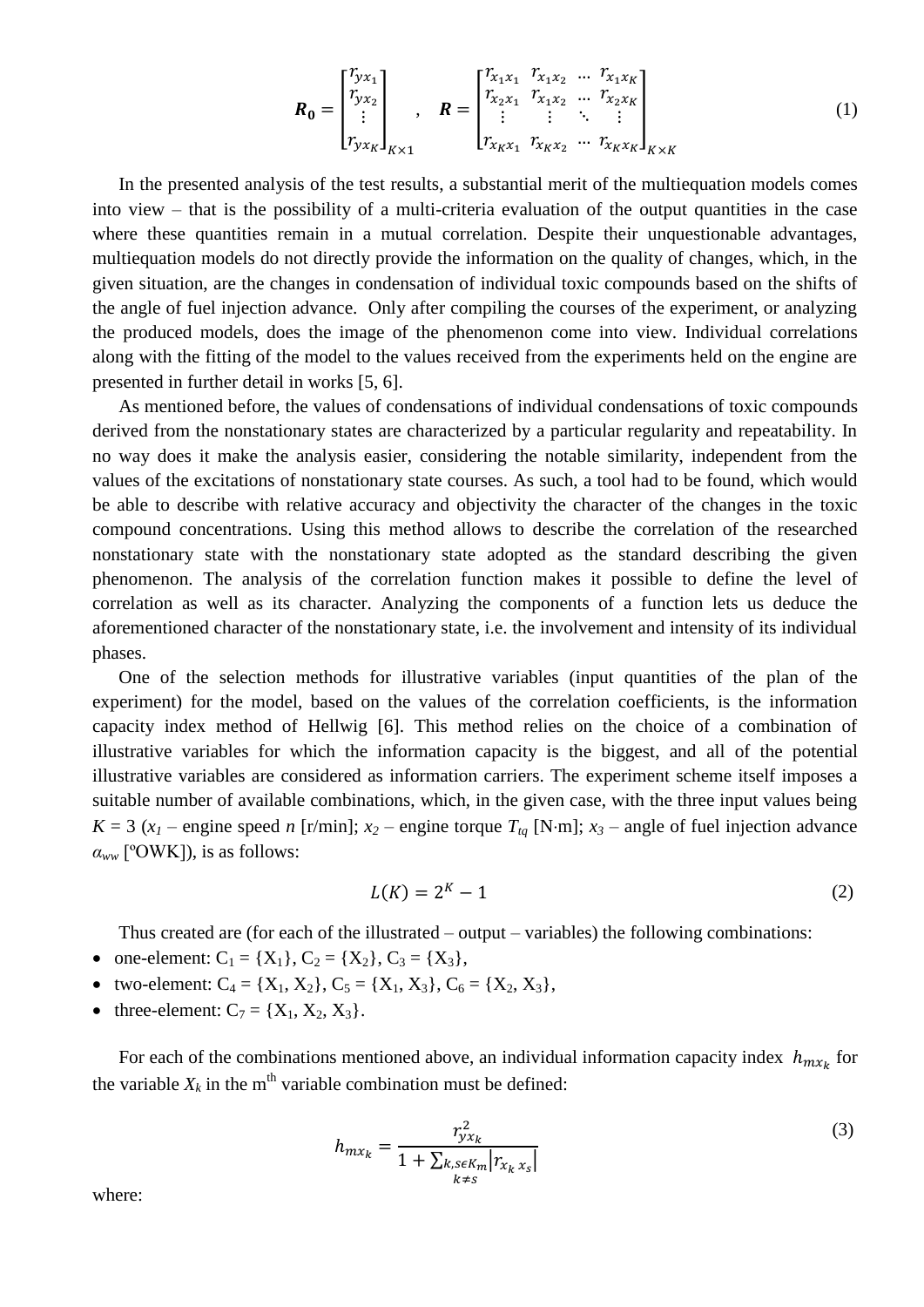$r_{y x_k}$  – correlation coefficient between the illustrated variable *Y* and the illustrative variable  $X_k$ (correlation coefficient matrix **R0**),

 $r_{x_k x_s}$  – correlation coefficient between the illustrative variables (correlation coefficient matrix **R**), *m* – number of combinations,

*k* – number of illustrative variable  $X_k$ , for which the individual information capacity index  $h_{m x_k}$  is being calculated.

The next step in the Hellwig analysis is calculating for each of the combinations the integral information capacity index *H<sup>m</sup>*

$$
H_m = \sum_{k \in K} h_{m x_k} \tag{4}
$$

The highest value for this index makes up for the criterion for the choice of the suitable combination between the illustrative variables. Of course, taking into consideration the goal of this analysis, i.e.: the identification of the sensitivity of diagnostic parameters, which are the concentrations of the individual gas components of exhausts on the changes of parameters of the structure that was the angle of fuel injection advance, particular care was taken during the analysis of the input parameter combinations. These systems were  $C_3$ ,  $C_5$ ,  $C_6$  and  $C_7$ .

Considering that the majority of the gathered empirical material and the limited form of this paper, the analysis of the information capacity index's variability was limited to one engine speed only, i.e.:  $n = 1100$  [r/min] as well as only one toxic compound, i.e.: hydrocarbon concentration HC [ppm]. The choice of unburned hydrocarbons was made due to the highest values of the *H<sup>m</sup>* index were observed for the excess air number  $\lambda$  and the unburned hydrocarbons HC [x]. The lowest values of  $H_m$  were present for nitric oxides  $NO<sub>x</sub>$ .

The highest values of the  $H_m$  index are present mainly in the  $C_5$  combination, which binds together the rotation speed  $(x<sub>1</sub>)$  and the structure parameter of the engine, which was the changed angle of fuel injection advance  $(x_3)$ , for both the accelerated and the delayed fuel injection. The insignificantly lower values of the  $H_m$  index are present in the  $C_7$  combination, which binds together three input quantities of the experiment scheme (fig. 2).

The analysis of the integral information capacity index value *H<sup>m</sup>* gives us not only the possibility of an accurate estimation of the model (which is its intended use) but also, thanks to this analysis, it is possible to define, from a vast pool of data, the conditions in which the impact on the researched subject is the greatest. Nevertheless, the values of the  $H_m$  index, relatively close to each other in numbers, are making difficult the deduction of which of the experiment plans wields the maximum information value, especially when they are only referring to one parameter or one combination of said parameters.

In the above mentioned situation, using a parameter ranking seems to be a helpful option, as a ranking reflecting the multi-criteria evaluations (which includes all of the parameters and their combinations) is one of the main premises of making accurate diagnostic decisions.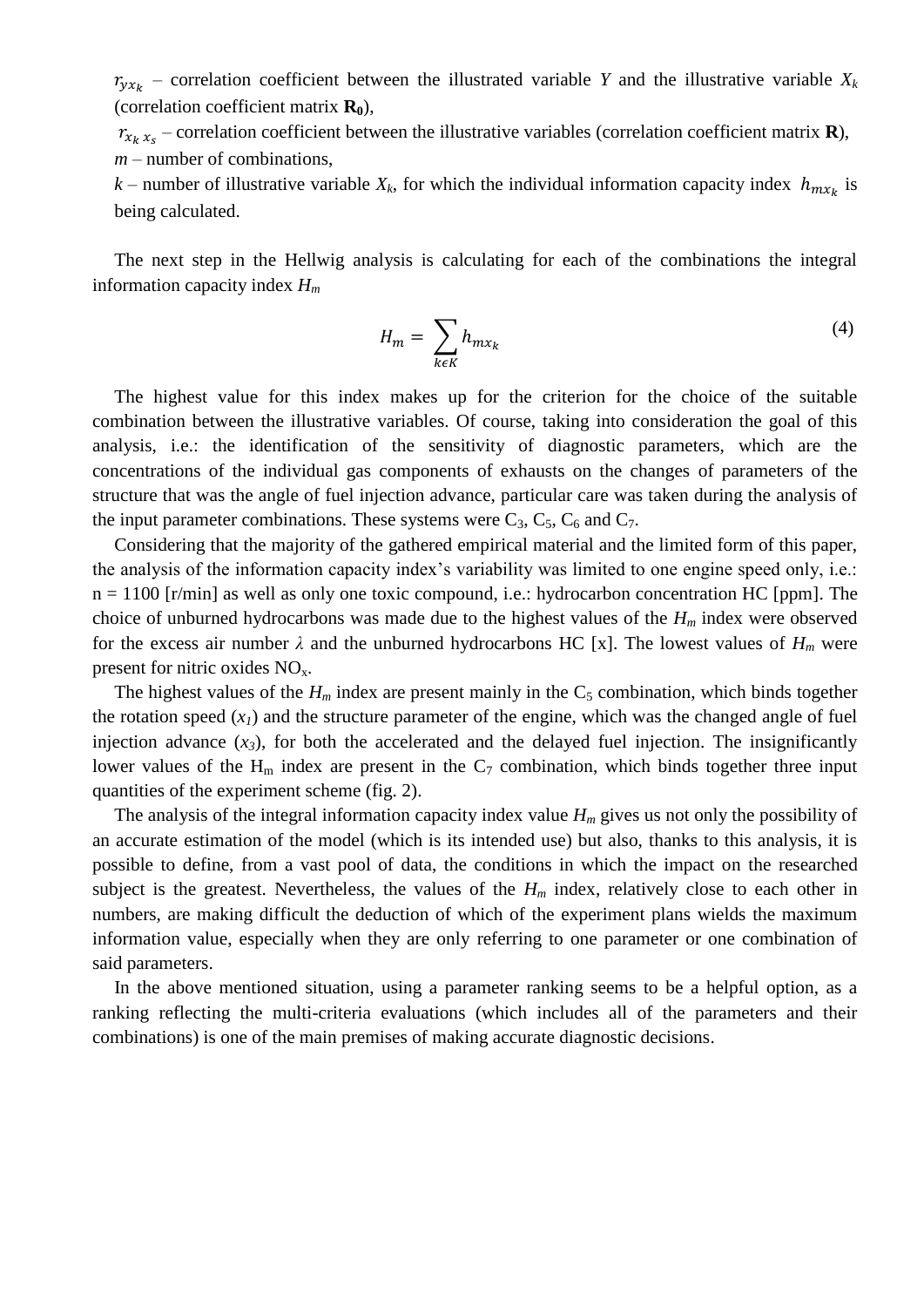

*Fig.2. Values of the information capacity index H<sup>m</sup> for HC and the nonstationary state at n = 1100 r/min and a change of load from Ttq = 0 Nm to Ttq = 70 Nm: P – delayed angle of injection advance; W – accelerated angle of injection advance; C1 – C7 – combinations of illustrative variables*

## **3. Building a ranking**

Taking into account the large quantities of the research material as well as the need of an objective indication of the most favorable diagnostic parameter, considering its sensitivity, a ranking was built on the basis of the zero unitization method. Because earlier each of the illustrative variables for the experiment scheme was run through the Hellwig's information capacity index method analysis, in the early stages of the creation of the ranking it was assumed that the diagnostic variables of the individual illustrative variables will be taken from the Hellwig's index values. These values, for the individual systems and input parameter combinations, are shown in table 1.

The first step to building the ranking was the division of the diagnostic variable set into three subsets: *S*, *D* i *N*, i.e.:

$$
X = S \cup D \cup N \tag{5}
$$

where:  $S$  – subset of diagnostic variables called the stimulators,

*D* – subset of diagnostic variables called the destimulators,

*N* – subset of diagnostic variables called the nominants.

| Plan system    | $\mathrm{C}_1$ | $C_2$  | $C_3$          | $C_4$  | $C_5$  | $C_6$  | $C_7$  |
|----------------|----------------|--------|----------------|--------|--------|--------|--------|
|                | $\overline{2}$ | 3      | $\overline{4}$ | 5      | 6      | 7      | 8      |
| 1100P(50-70)   | 0,2318         | 0,0416 | 0,0586         | 0,2583 | 0,2001 | 0,0826 | 0,2217 |
| 1100P(30-50)   | 0,3350         | 0,0004 | 0,1351         | 0,0956 | 0,3060 | 0,1009 | 0,3412 |
| $1100P(20-30)$ | 0,1236         | 0,0392 | 0,0665         | 0,1532 | 0,1412 | 0,0944 | 0,1664 |
| $1100P(10-20)$ | 0,0053         | 0,0024 | 0,0049         | 0,0076 | 0,0075 | 0,0058 | 0,0087 |
| $1100W(50-70)$ | 0,0027         | 0,0015 | 0,0087         | 0,0036 | 0,0084 | 0,0098 | 0,0092 |
| $1100W(30-50)$ | 0,4545         | 0,0471 | 0,1570         | 0,3458 | 0,4768 | 0,1734 | 0,3988 |
| $1100W(20-30)$ | 0,1059         | 0,0037 | 0,1252         | 0,0989 | 0,1835 | 0,1261 | 0,1784 |
| 1100W(10-20)   | 0,0304         | 0,0130 | 0.0456         | 0.0144 | 0,1086 | 0,0536 | 0,0414 |

*Tab. 1. Numerical values of the diagnostic variables*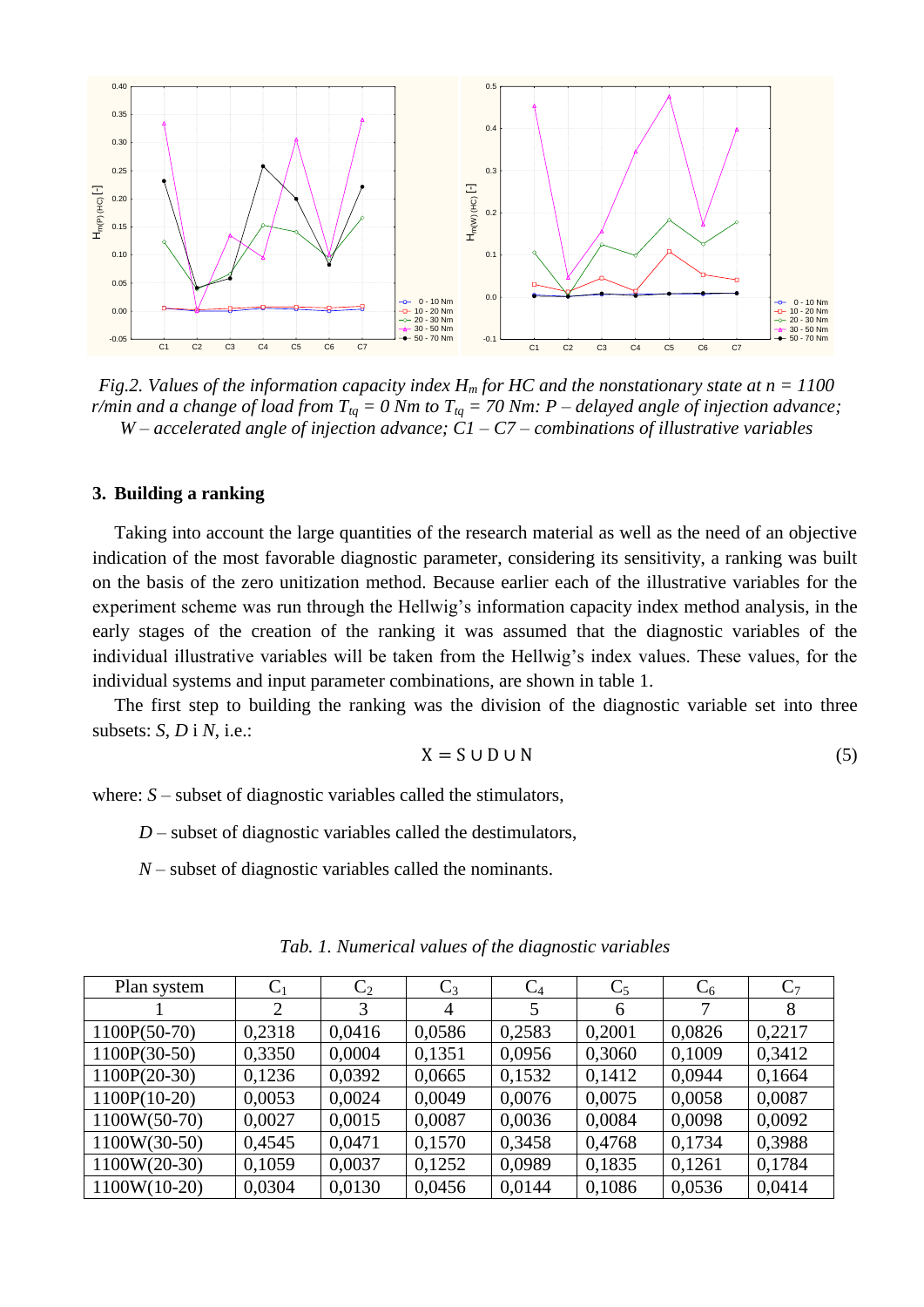The transformation of stimulants into the normalized form was calculated using the correlation:

$$
z_{ij} = \frac{x_{ij} \cdot \min_i x_{ij}}{\max_i x_{ij} \cdot \min_i x_{ij}}, \qquad \begin{pmatrix} i = 1, 2, \dots, r \\ j = 1, 2, \dots, s \end{pmatrix}, X_i \in S,
$$
 (6)

respectively, the correlation used for destimulants:

$$
z_{ij} = \frac{\max_i x_{ij} - x_{ij}}{\max_i x_{ij} - \min_i x_{ij}}, \qquad \begin{pmatrix} i = 1, 2, ..., r \\ j = 1, 2, ..., s \end{pmatrix}, \qquad X_i \in D \tag{7}
$$

Chosen as the stimulants, that is, the diagnostic variables whose growth should be associated with an increase, while the drop with a decrease of the evaluation of a complex phenomenon, were the combinations of illustrated variables  $C_1$ ,  $C_3$ ,  $C_4$ ,  $C_5$ ,  $C_7$ . While the chosen destimulants, that is, the diagnostic variables whose growth is associated with a decrease, while the drop with an increase of the complex phenomenon, were the combinations  $C_2$  i  $C_6$ .

In the case of building a ranking which reflects the mutual interactions of individual exhaust components (which is the case presented in this paper) as well as a ranking which reflects the changes of the structure parameters (changed angle of fuel injection advance), the parameter should be added to the subset of nominants, whose normalization should proceed as follows:

$$
z_{ij} = \begin{cases} \frac{x_{ij} - \min_{i} x_{ij}}{c_{0j} - \min_{i} x_{ij}}, & \text{when } x_{ij} < c_{0j},\\ 1, & \text{when } x_{ij} = c_{0j}, \ X_{i} \in N, \frac{x_{ij} - \max_{i} x_{ij}}{c_{0j} - \max_{i} x_{ij}}, & \text{when } x_{ij} > c_{0j} \end{cases} \tag{8}
$$

 The following step was the creation of the diagnostic characteristic normalization. This step is essential as it allows for receiving a linked multi-criteria evaluation of the analyzed subject. The linked evaluation is reached through aggregation, i.e., setting an aggregate (synthetic) variable *Q<sup>i</sup>* .

$$
Q_i = \frac{1}{s} \sum_{j=1}^{s} z_{ij} \qquad (i = 1, 2, ..., r)
$$
 (9)

Knowledge of the variable *Q* allows building a ranking relative to the non-increasing *Q<sup>i</sup>* values. As expected, the order of the ranking will be determined by the value of the synthetic variable  $Q_i$ , which is presented in table 2.

| Plan system    | $Z_{i1}$ | $Z_{i2}$ | $Z_{i3}$ | $Z_{i4}$ | $Z_{i,5}$ | $Z_{i6}$ | $Z_{i7}$ | $Q_i$  |
|----------------|----------|----------|----------|----------|-----------|----------|----------|--------|
|                | 2        | 3        | 4        | 5        | 6         | 7        | 8        |        |
| $1100P(50-70)$ | 0,5071   | 0,1178   | 0,3531   | 0,7443   | 0,4104    | 0,5418   | 0,5460   | 3,2205 |
| $1100P(30-50)$ | 0,7355   |          | 0,8560   | 0,2688   | 0,6361    | 0,4326   | 0,8523   | 4,7813 |
| $1100P(20-30)$ | 0,2676   | 0,1692   | 0,4050   | 0,4372   | 0,2849    | 0,4714   | 0,4043   | 2,4396 |
| $1100P(10-20)$ | 0,0058   | 0,9571   | $\theta$ | 0,0117   | $\Omega$  |          | $\Omega$ | 1,9746 |
| $1100W(50-70)$ | $\theta$ | 0,9764   | 0,0250   | $\theta$ | 0,0020    | 0,9761   | 0,0013   | 1,9808 |
| $1100W(30-50)$ |          | $\Omega$ |          |          |           | $\theta$ |          | 5,0    |
| $1100W(20-30)$ | 0,2284   | 0,9293   | 0,7909   | 0,2785   | 0,3750    | 0,2822   | 0,4350   | 3,3193 |
| $1100W(10-20)$ | 0,0613   | 0,7302   | 0,2676   | 0,0316   | 0,2154    | 0,7148   | 0,0838   | 2,1047 |

*Tab. 2.Normalized values of diagnostic variables and value of the synthetic variable*